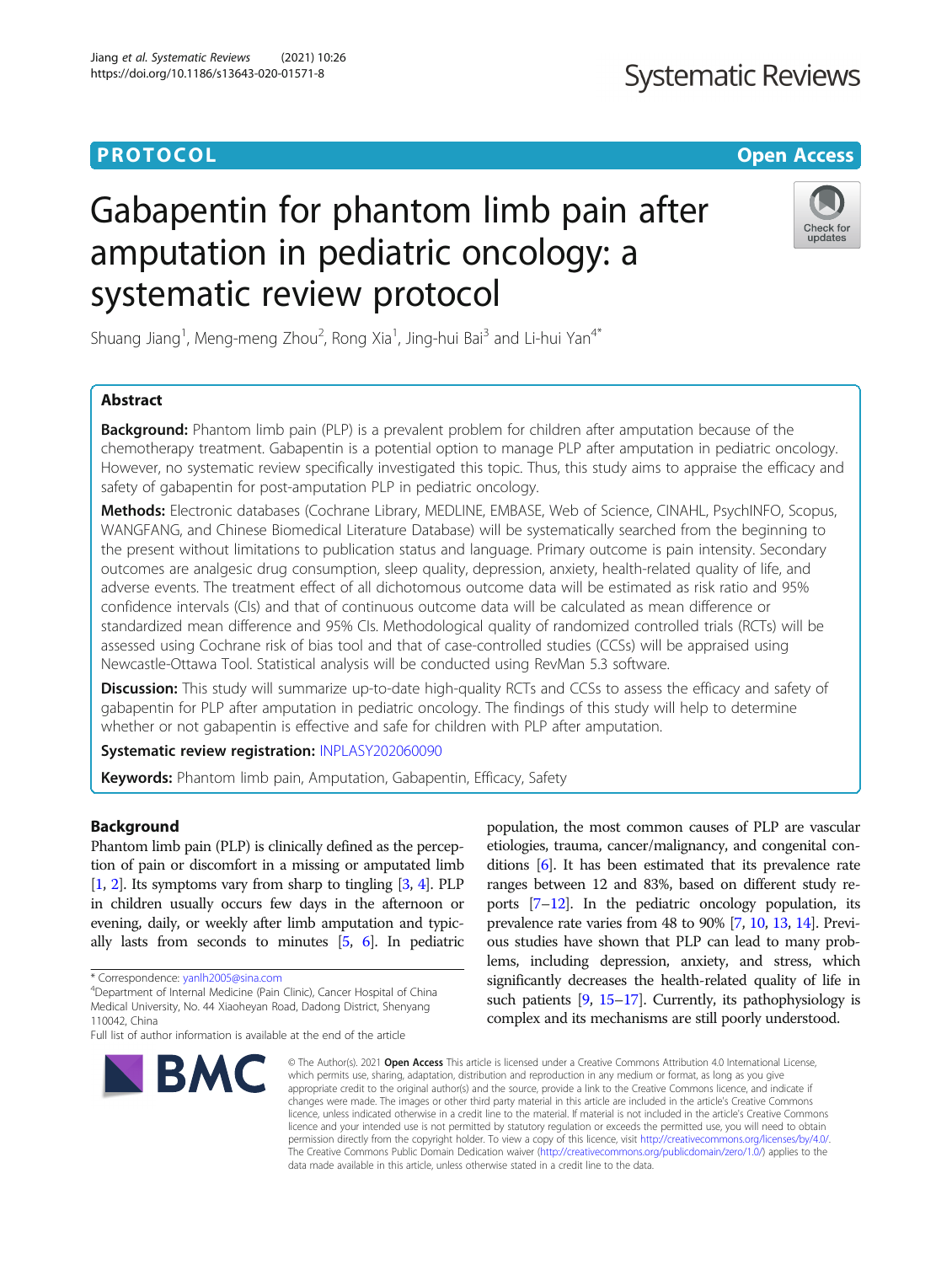For pediatric oncology patients, amputation is the most commonly utilized management for tumor control in osteosarcoma bone cancer [[18,](#page-4-0) [19](#page-4-0)]. It has been reported that the administration of chemotherapy before amputation surgery is one of the most risk factors to develop PLP [[7\]](#page-4-0). Currently, no curative treatments for PLP are available, and its therapy mainly focuses on symptomatic control [[7](#page-4-0), [20](#page-4-0)]. The most common drug for PLP is morphine [\[21](#page-4-0)]. However, it can only relieve PLP in about 50% of patients, and there are still about 30% of cases having poor response to morphine [[22\]](#page-4-0). Thus, alternative therapy is urgently needed.

Gabapentin, also known as an anticonvulsant or antiepileptic drug, is a structural analog of gammaaminobutyric acid (GABA) agonist, which is utilized for the treatment of epilepsy [\[23](#page-4-0), [24](#page-4-0)]. It is also used for a variety of neuropathic pain conditions management with an analgesic effect [[25\]](#page-4-0). Studies have suggested that gabapentin has been shown to be effective in several certain types of pain, such as PLP  $[26-28]$  $[26-28]$  $[26-28]$  $[26-28]$  $[26-28]$ . However, its mechanism of action has not been fully explored. Proposed mechanism on the action of gabapentin may enhance GABA release, which can employ an inhibitory effect on pain neurotransmission [[29](#page-4-0)]. Several studies reported that gabapentin can effectively treat PLP after amputation in pediatric oncology [\[30](#page-4-0)–[33\]](#page-4-0). However, there is no systematic review that specifically addresses this topic. Thus, this systematic review seeks to provide a comprehensive and systematic review of the best current evidence regarding gabapentin for PLP after amputation in pediatric oncology.

#### **Objective**

The aim of this review is to systematically appraise the evidence of gabapentin for PLP after amputation in pediatric oncology.

This study sought to answer the following questions:

- 1. Does gabapentin relieve PLP after amputation in pediatric oncology?
- 2. Is gabapentin safe for the treatment of PLP after amputation in pediatric oncology?

#### Methods and analysis

This study has been registered on International Platform of Registered Systematic Review and Meta-analysis Protocols with registration number of INPLASY202060090 ([https://www.doi.org](https://www.doi.org/);DOI:10.37766/inplasy2020.6.0090). It is designed according to the Guidelines of Preferred Reporting Items for Systematic Reviews and Meta-Analysis (PRISMA) Protocol Statement (Additional file [1](#page-3-0)) [[34](#page-4-0), [35](#page-4-0)]. Any modifications will be reported in the protocol during the systematic review performance.

#### Search strategy

We will systematically retrieve electronic databases (Cochrane Library, MEDLINE, EMBASE, Web of Science, CINAHL, PsychINFO, Scopus, WANGFANG, and Chinese Biomedical Literature Database) from the inception to the present without restrictions to publication status and language. The search strategy is built using keywords including "neoplasms," "pain," "cancer pain," "phantom limb," "pain intensity," "neuropathic," "chronic pain," "gabapentin," "anti-epileptic drug," "anticonvulsant," "neurontin," "gralise," "GABA analogs," "random," "allocation," "placebo," "sham," "blind," "control trial," "case-control," "case control," "case-comparison," "casereferent," "clinical trial," "observational study," "study," and "trial." A detailed search strategy for Cochrane Library is presented in Table [1](#page-2-0). Similar search strategies for other electronic databases will be adapted and applied. Translations will be performed when necessary in Chinese databases. At the same time, we will examine unpublished and ongoing work in clinical trial registry, conference proceedings, and reference lists of eligible studies. Two independent reviewers (X-R and B-JH) will carry out the whole process of systematic searches. Any disagreements will be solved by discussion with the help of a third reviewer (Y-LH). A consistent decision will be reached after discussion.

#### Eligibility criteria for study selection Types of studies

Primary studies including randomized controlled trials (RCTs) and case-controlled studies (CCSs) will be included. Eligible studies are those that are disseminated up to the present in any language and publication status and those that report one of the outcomes of interest. However, we will exclude animal study, review, editorial letter, case report, case series, non-clinical trial, and uncontrolled study.

#### Types of participants

We will include studies involving pediatric oncology patients (under 18 years old) with confirmed bone cancers, irrespective of race, sex, and duration of PLP. In addition, eligible participants are those who suffered from PLP after amputation in pediatric oncology. However, we will excluded participants with multiple metastases, abnormal renal and hepatic function, and allergy to gabapentin and study drugs. In addition, we will also not consider patients with pain caused by other diseases, except PLP.

#### Types of interventions

We will consider studies for inclusion that report outcomes in pediatric oncology patients using any forms of gabapentin.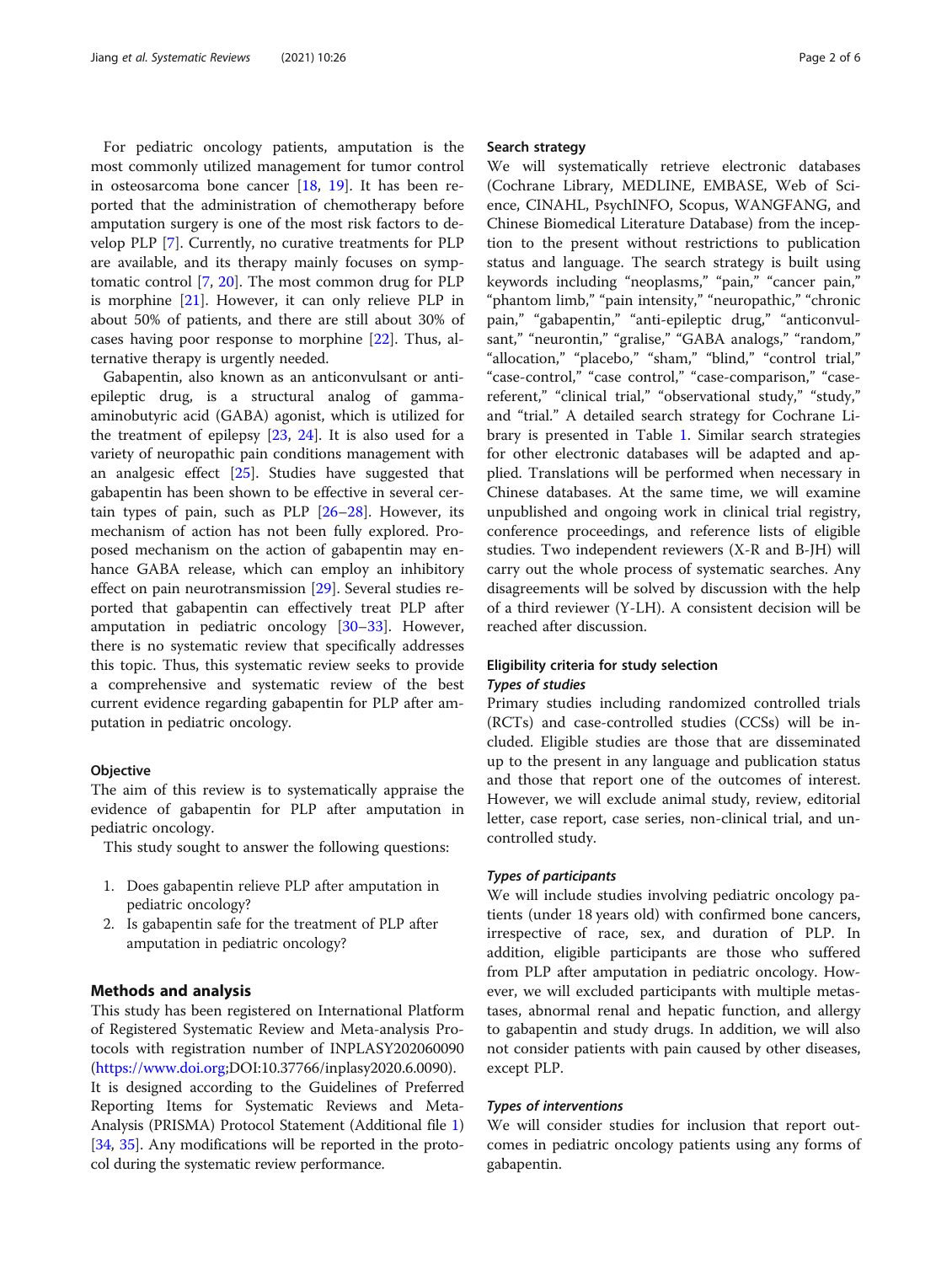#### <span id="page-2-0"></span>Table 1 Search strategy of Cochrane Library database

|                | Number Search terms                                                                                                                                                                                                                    |
|----------------|----------------------------------------------------------------------------------------------------------------------------------------------------------------------------------------------------------------------------------------|
| $\mathbf{1}$   | MeSH descriptor: (neoplasms) explode all trees                                                                                                                                                                                         |
| 2              | MeSH descriptor: (pain) explode all trees                                                                                                                                                                                              |
| 3              | MeSH descriptor: (cancer pain) explode all trees                                                                                                                                                                                       |
| 4              | MeSH descriptor: (phantom limb) explode all trees                                                                                                                                                                                      |
| 5              | ((neoplasms*) or (cancer*) or (tumor*) or (phantom*) or (limb*) or (pain*) or (pain intensity*) or (neuropathic*) or (cancer pain*) or (chronic<br>pain*)):ti, ab, kw                                                                  |
| 6              | Or 1-5                                                                                                                                                                                                                                 |
| $\overline{7}$ | MeSH descriptor: (gabapentin) explode all trees                                                                                                                                                                                        |
| 8              | ((gabapentin*) or (anti-epileptic drug*) or (anticonvulsant*) or (neurontin*) or (gralise*) or (GABA analogs*)):ti, ab, kw                                                                                                             |
| 9              | Or 7-8                                                                                                                                                                                                                                 |
| 10             | MeSH descriptor: (randomized controlled trials) explode all trees                                                                                                                                                                      |
| 11             | MeSH descriptor: (case-control studies) explode all trees                                                                                                                                                                              |
| 12             | ((random*) or (allocation*) or (placebo*) or (sham*) or (blind*) or (control trial*) or (case-control*) or (case control*) or (case-comparison*)<br>or (clinical trial*) or (observational study*) or (study*) or (trial*)):ti, ab, kw |
| 13             | Or 10-12                                                                                                                                                                                                                               |
| 14             | 6 and 9 and 13                                                                                                                                                                                                                         |

#### Types of comparators

There will be no limitations to the comparators, such as routine medication, and placebo. However, we will exclude any comparators that involved any types of gabapentin.

#### Types of outcomes

Primary outcome Pain intensity (any pain scale reported in the trial, such as visual analogue scale)

#### Secondary outcome

Analgesic drug consumption (any analgesic medication reported in the trial)

Sleep quality (any related scale reported in the trial, such as Medical Outcomes Study Sleep Scale)

Depression (any associated score reported in the trial, such as Zung Depression Scale)

Anxiety (any relevant tool reported in the trial, such as Beck Anxiety Inventory)

Health-related quality of life (any relevant tool reported in the trial, such as 36-Item Short Form Survey)

Adverse events (any records reported in the trial)

#### Study selection

Records retrieved from the literature sources will be imported to a reference management, and duplicates will be eliminated. Two independent authors (J-S and Z-MM) will carry out a broad scan of study titles and abstracts; and unrelated studies will be removed. Then, full-paper of potential eligible studies will be checked to make sure whether they fulfill all eligibility criteria. Any divergences between two authors will be solved by consulting a third author (X-R), and a final decision will be reached after the discussion. Reasons for all excluded studies at different stages will be recorded. The results of study selection process will be summarized in a PRIS MA flowchart.

#### Data extraction and management

Data from selected RCTs and CCSs will be transferred from their original presentation to a standard form with each included study receiving a reference code. If necessary, we will also extract indirect data from figures and charts.

For all included RCTs and CCSs, two authors (J-S and Z-MM) will independently obtain the data from eligible trials according to the predefined data extraction sheet developed specifically for this study. Any opposite views regarding the data extraction will be resolved by discussion with the help of another author (X-R), and we will make a final consistent decision. The extracted information consists of study characteristics (such as country, title, language, publication time, and funding source), patient characteristics (such as age, gender, and diagnostic criteria), study design (such as randomization details, blind, and lost to follow-up), intervention and control details (such as treatment types, duration, and number and length of sessions), and outcomes, safety, and other related information (such as confounding factors).

#### Study quality assessment

The study quality of each eligible study will be examined by two independent authors (X-R and B-JH) using Cochrane Collaboration's Risk of Bias Tool for RCTs [[36\]](#page-5-0) and Newcastle-Ottawa Scale for CCSs [\[37](#page-5-0)], with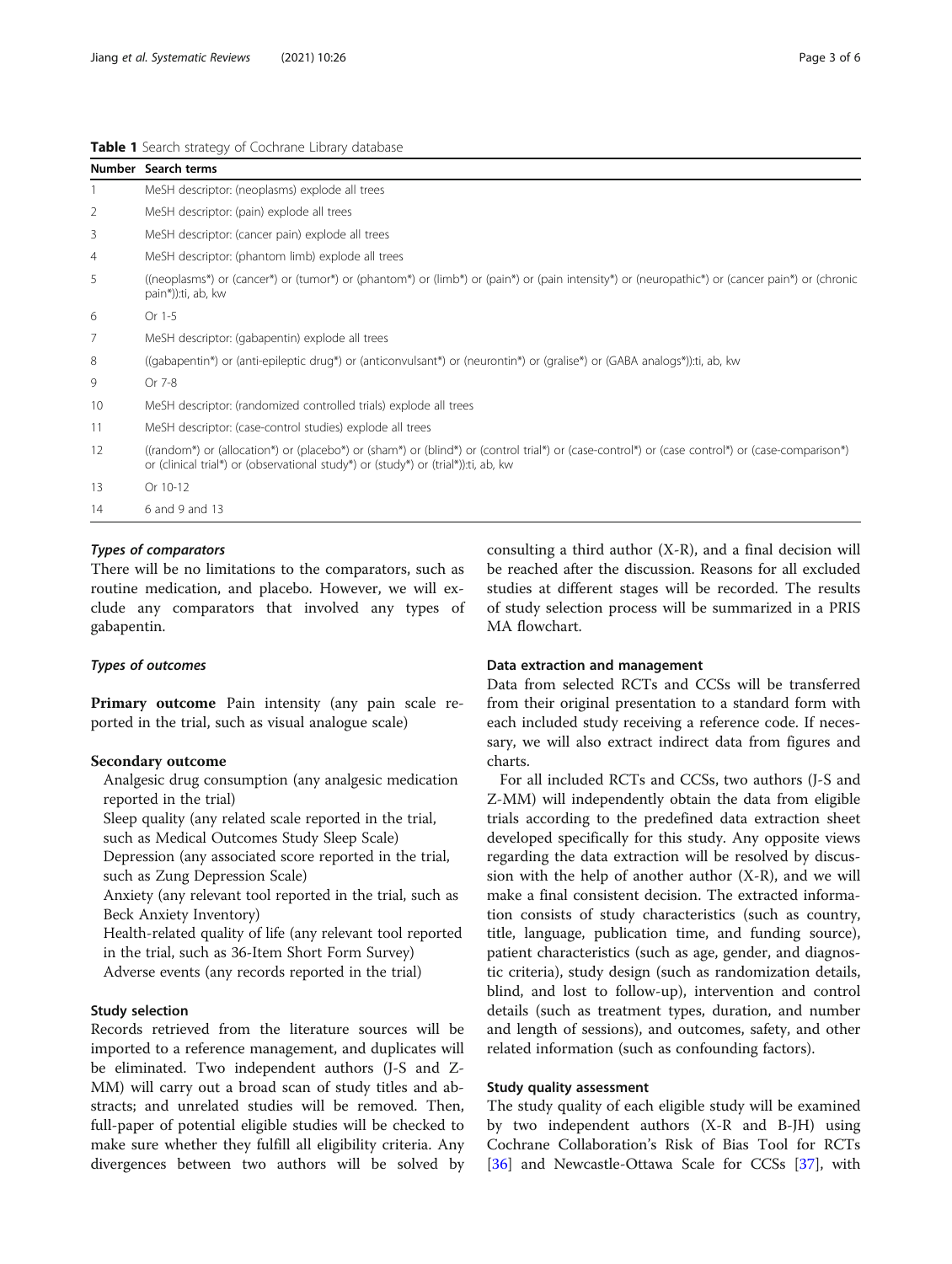<span id="page-3-0"></span>predetermined criteria. RCTs will be assessed on seven aspects, and each one is further rated as high, unclear, or low risk of bias [[36\]](#page-5-0). CCSs will be appraised on three broad perspectives with eight specific items [[37](#page-5-0)]. Any doubt between two authors will be answered with the help of a third author (Y-LH) through discussion, and a final consistent decision will be made.

#### Dealing with missing data

We will contact corresponding authors of primary studies to obtain any missing or insufficient or unclear data by email or fax. If we can not achieve those data, we will analyze available data using Intention-To-Treat approach and will discuss its potential affects in the manuscript.

#### Assessment of reporting bias

If there is a minimum of 10 trials in any meta-analysis, we will examine reporting bias using a funnel plot [\[38](#page-5-0)], and symmetry of the funnel plot will be performed using Egger's regression test [\[39](#page-5-0)].

#### Data synthesis

We will use RevMan 5.3 software to synthesize and analyze all outcome data. We plan to carry out separate analysis based on types of study, including RCTs and CCSs. We will calculate the treatment effect of dichotomous data using risk ratio and 95% confidence intervals (CIs) and that of continuous data using mean difference (MD) or standardized MD and 95% CIs. We will examine heterogeneity using  $I^2$  statistic, and we will undertake statistical pooling on groups of trials which are considered to be sufficiently similar [[40](#page-5-0), [41\]](#page-5-0). Where heterogeneity is low or minor ( $I^2 \le 25\%$ ), we will utilize a fixed-effect model to pool the data; if heterogeneity is moderate  $(25\% \lt I^2 \le 75\%)$ , we will apply a random-effect model to synthesize the data, and if heterogeneity is obvious  $(l^2 > 75\%)$ , we will not pool the data [\[40\]](#page-5-0). Meta-analysis will be carried out based on the sufficient homogeneity regarding on participant characteristics, types of intervention and outcome, and comparability between methods and ability to aggregate data. A narrative synthesis of eligible trials will be performed if the extracted data is too diverse to fulfill the threshold for meta-analytic approach. We will build a "summary of findings" table for the outcomes, and we will appraise evidence quality of primary outcome using Grading of Recommendations Assessment, Development and Evaluation  $[42, 43]$  $[42, 43]$  $[42, 43]$  $[42, 43]$ , which covers five aspects of risk of bias, imprecision, consistency of effect, indirectness, and publication bias.

#### Subgroup analysis

We will carry out subgroup analysis to test the sources of significant heterogeneity based on the following:

Studies at low risk of bias compared to high risk of bias Studies stratified according to different forms of gabapentin, such as single modality and combined managements

Studies stratified based on the control treatments Studies stratified in accordance with the different geographical regions, and outcomes at different time points

#### Sensitivity analysis

We will investigate the sensitivity analysis to test the stability and robustness of study findings based on the sample size of included trials, and study quality.

#### Dissemination

We will publish this study on a peer-reviewed journal or a conference meeting.

#### **Discussion**

This systematic review will allow us to separately synthesize the findings of RCTs and CCSs addressing the efficacy and safety of gabapentin for PLP after amputation in pediatric oncology. It will be based on the eligible published studies from the inception to the present and will allow us to assess study quality and analyze outcome data. It will also provide associated information on current knowledge of gabapentin for PLP after amputation in pediatric oncology. This will be conducted by accessing information without publication status and language limitations.

A variety of clinical trials suggested that gabapentin can relieve PLP after amputation in pediatric oncology. However, no systematic review is identified on investigating the efficacy and safety of gabapentin for PLP after amputation in children population comprehensively. Thus, this study represents the first systematic review to examine the efficacy and safety of gabapentin for PLP after amputation in children with oncology. We expect our results that should allow us to draw beneficial conclusions about the efficacy and safety of gabapentin for PLP after amputation in pediatric oncology, which may benefit both clinicians and future studies.

#### Supplementary Information

The online version contains supplementary material available at [https://doi.](https://doi.org/10.1186/s13643-020-01571-8) [org/10.1186/s13643-020-01571-8.](https://doi.org/10.1186/s13643-020-01571-8)

Additional file 1. PRISMA-P Checklist.

#### Abbreviations

PLP: Phantom limb pain; GABA: Gamma-aminobutyric acid; PRISMA: Preferred Reporting Items for Systematic Reviews and Meta-Analysis;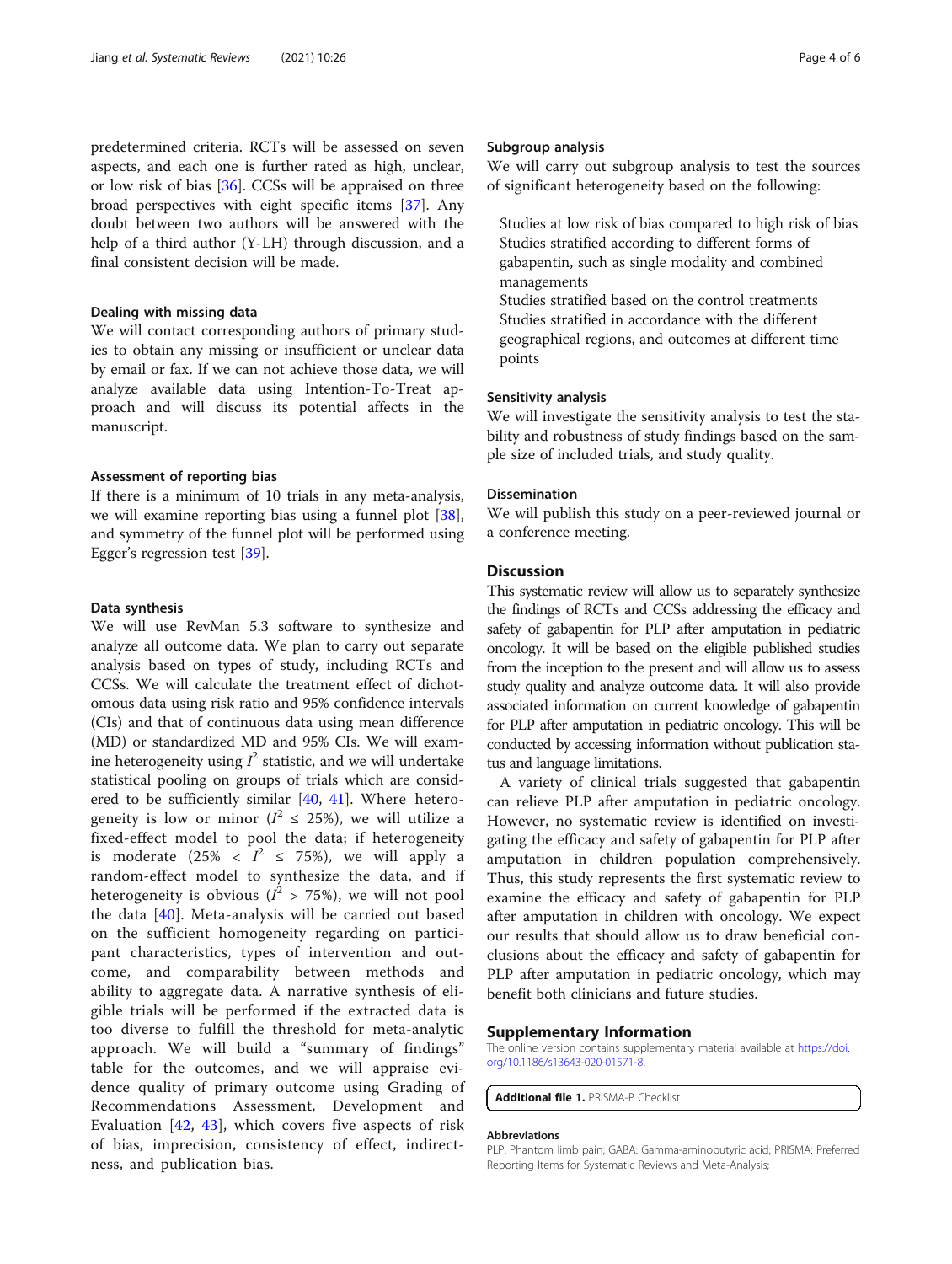<span id="page-4-0"></span>RCTs: Randomized controlled trials; CCSs: Case-controlled studies; CIs: Confidence intervals; MD: Mean difference

#### Acknowledgements

Not applicable.

#### Authors' contributions

SJ and LHY conceived the study. RX and JHB contributed their expertise and to the clinical background. MMZ and RX contributed to the analytical plan and the bias assessment approach. SJ, JHB, and LHY performed the literature search plan and drafted the protocol. All authors revised the protocol and approved the final version. LHY supervised the study.

#### Funding

Not applicable.

#### Availability of data and materials

Data sharing is not applicable to this article as no datasets were generated or analyzed during the current protocol.

#### Ethics approval and consent to participate

Not applicable.

#### Consent for publication

Not applicable.

#### Competing interests

The authors declare that they do not have competing interests.

#### Author details

<sup>1</sup>Department of Internal Medicine (Psychologic Clinic), Cancer Hospital of China Medical University, Shenyang 110042, China. <sup>2</sup>Department of Psychology Clinic, Shengjing Hospital of China Medical University, Shenyang 110022, China. <sup>3</sup>Department of Internal Medicine (VIP Ward), Cancer Hospital of China Medical University, Shenyang 110042, China. <sup>4</sup>Department of Internal Medicine (Pain Clinic), Cancer Hospital of China Medical University, No. 44 Xiaoheyan Road, Dadong District, Shenyang 110042, China.

#### Received: 23 June 2020 Accepted: 22 December 2020 Published online: 13 January 2021

#### References

- 1. Hsu E, Cohen SP. Postamputation pain: epidemiology, mechanisms, and treatment. J Pain Res. 2013;6:121–36.
- 2. Probstner D, Thuler LC, Ishikawa NM, Alvarenga RM. Phantom limb phenomena in cancer amputees. Pain Pract. 2010;10(3):249–56.
- 3. Schley MT, Wilms P, Toepfner S, Schaller HP, Schmelz M, Konrad CJ, et al. Painful and nonpainful phantom and stump sensations in acute traumatic amputees. J Trauma. 2008;65(4):858–64.
- 4. Ehde DM, Czerniecki JM, Smith DG, Campbell KM, Edwards WT, Jensen MP, et al. Chronic phantom sensations, phantom pain, residual limb pain, and other regional pain after lower limb amputation. Arch Phys Med Rehabil. 2000;81:1039–44.
- 5. Wilkins KL, McGrath PJ, Finley GA, Katz J. Phantom limb sensations and phantom limb pain in child and adolescent amputees. Pain. 1998;78:7–12.
- 6. Wilkins KL, McGrath PJ, Finley GA, Katz J. Prospective diary study of nonpainful and painful phantom sensations in a preselected sample of child and adolescent amputees reporting phantom limbs. Clin J Pain. 2004; 20(5):293–301.
- 7. Smith J, Thompson JM. Phantom limb pain and chemotherapy in pediatric amputees. Mayo Clin Proc. 1995;70:357–64.
- Thomas CR, Brazeal BA, Rosenberg L, Robert RS, Blakeney PE, Meyer WJ. Phantom limb pain in pediatric burn survivors. Burns. 2003;29:139–42.
- 9. Ephraim PL, Wegener ST, MacKenzie EJ, Dillingham TR, Pezzin LE. Phantom pain, residual limb pain, and back pain in amputees: results of a national survey. Arch Phys Med Rehabil. 2005;86(10):1910–9.
- 10. Poor Zamany Nejatkermany M, Modirian E, Soroush M, Masoumi M, Hosseini M. Phantom limb sensation (PLS) and phantom limb pain (PLP) among young landmine amputees. Iran J Child Neurol. 2016;10:42–7.
- 11. Richardson C, Glenn S, Nurmikko T, Horgan M. Incidence of phantom phenomena including phantom limb pain 6 months after major lower limb
- 12. Flor H. Phantom-limb pain: characteristics, causes, and treatment. Lancet Neurol. 2002;1:182–9.
- 13. Burgoyne LL, Billups CA, Jirón JL Jr, Kaddoum RN, Wright BB, Bikhazi GB, et al. Phantom limb pain in young cancer-related amputees: recent experience at St Jude children's research hospital. Clin J Pain. 2012;28(3):  $222 - 5$
- 14. Anghelescu DL, Kelly CN, Steen BD, Wu J, Wu H, DeFeo BM, et al. Mirror therapy for phantom limb pain at a pediatric oncology institution. Rehabil Oncol. 2016;34(3):104–10.
- 15. van der Schans CP, Geertzen JH, Schoppen T, Dijkstra PU. Phantom pain and health-related quality of life in lower limb amputees. J Pain Symptom Manage. 2002;24:429–36.
- 16. Desmond DM, MacLachlan M. Prevalence and characteristics of phantom limb pain and residual limb pain in the long term after upper limb amputation. Int J Rehabil Res. 2010;33:279–82.
- 17. Arena JG, Sherman RA, Bruno GM, Smith JD. The relationship between situational stress and phantom limb pain: cross-lagged correlational data from six month pain logs. J Psychosom Res. 1990;34:71–7.
- 18. Han G, Bi WZ, Xu M, Jia JP, Wang Y. Amputation versus limb-salvage surgery in patients with osteosarcoma: a meta-analysis. World J Surg. 2016;40(8):2016–27.
- 19. MacEwen EG, Kurzman ID. Canine osteosarcoma: amputation and chemoimmunotherapy. Vet Clin North Am Small Anim Pract. 1996;26(1): 123–33.
- 20. Link M, Gebhardt M, Meyers P. Osteosarcoma. In: Pizzo PA, Poplack DG, editors. Principles and practices of pediatric oncology. Philadelphia: Lippincott Williams &Wilkins; 2006. p. 1074–115.
- 21. Wu CL, Agarwal S, Tella PK, et al. Morphine versus mexiletine for treatment of postamputation pain: a randomized, placebo-controlled, crossover trial. Anesthesiology. 2008;109:289–96.
- 22. Nikolajsen L, Jensen TS. Phantom limb pain. Br J Anaesth. 2001;87:107–16.
- 23. Andrews CO, Fischer JH. Gabapentin: a new agent for the management of epilepsy. Ann Pharmacother. 1994;28(10):1188–96.
- 24. Goa KL, Sorkin EM. Gabapentin. A review of its pharmacological properties and clinical potential in epilepsy. Drugs. 1993;46(3):409–27.
- 25. Rosenberg JM, Harrell C, Ristic H, Werner RA, deRosayro M. The effect of gabapentin on neuropathic pain. Clin J Pain. 1997;13:251–5.
- 26. Samineni VK, Premkumar LS, Faingold CL. Neuropathic pain-induced enhancement of spontaneous and pain-evoked neuronal activity in the periaqueductal gray that is attenuated by gabapentin. Pain. 2017;158(7): 1241–53.
- 27. Rimaz S, Alavi CE, Sedighinejad A, Tolouie M, Kavoosi S, Koochakinejad L. Effect of gabapentin on morphine consumption and pain after surgical debridement of burn wounds: a double-blind randomized clinical trial study. Arch Trauma Res. 2012;1(1):38–43.
- 28. Abbass K. Efficacy of gabapentin for treatment of adults with phantom limb pain. Ann Pharmacother. 2012;46(12):1707–11.
- 29. Doleman B, Heinink TP, Read DJ, et al. A systematic review and metaregression analysis of prophylactic gabapentin for postoperative pain. Anaesthesia. 2015;70:1186–204.
- 30. Rusy LM, Troshynski TJ, Weisman SJ. Gabapentin in phantom limb pain management in children and young adults: report of seven cases. J Pain Symptom Manage. 2001;21(1):78–82.
- 31. Bone M, Critchley P, Buggy DJ. Gabapentin in postamputation phantom limb pain: a randomized, double-blind, placebo-controlled, cross-over study. Reg Anesth Pain Med. 2002;27(5):481–6.
- 32. Wang X, Yi Y, Tang D, Chen Y, Jiang Y, Peng J, et al. Gabapentin as an adjuvant therapy for prevention of acute phantom-limb pain in pediatric patients undergoing amputation for malignant bone tumors: a prospective double-blind randomized controlled trial. J Pain Symptom Manage. 2018; 55(3):721–7.
- 33. Kendall MC, Castro-Alves LJ. Gabapentin to prevent acute phantom-limb pain in pediatric patients undergoing amputation. J Pain Symptom Manage. 2018;56(2):e4.
- 34. Shamseer L, Moher D, Clarke M, et al. PRISMA-P Group. Preferred reporting items for systematic review and meta-analysis protocols (PRISMA-P) 2015: elaboration and explanation. BMJ. 2015;349:g7647.
- 35. Moher D, Shamseer L, Clarke M, et al. Preferred reporting items for systematic review and meta-analysis protocols (PRISMA-P) 2015 statement. Syst Rev. 2015;4:1.